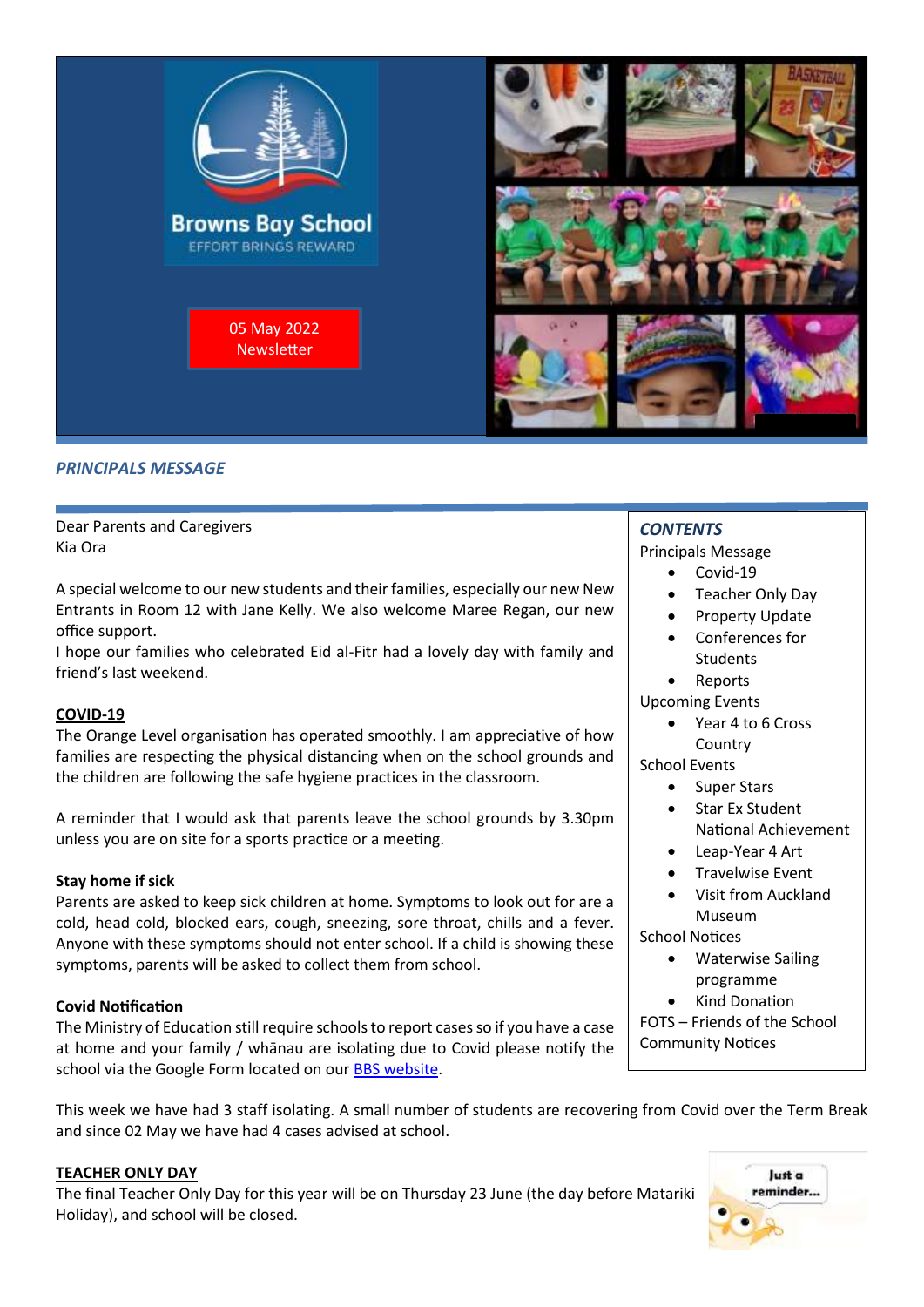#### **PROPERTY UPDATE**

The **Woodview** team have been hard at work on the new building, and we are starting to see the interior taking shape. The road around the Hall has been laid and the Pool Buildings are nearing completion.

The building site has a time-lapse camera operating. The footage can be seen here via the link: <https://live.timescapes.co.nz/shared/arlk79vxwKc2>

If you click on the camera image at the bottom of the screen, you will see a sequence of time-lapse photos. This link is also on our school website on the Property page.







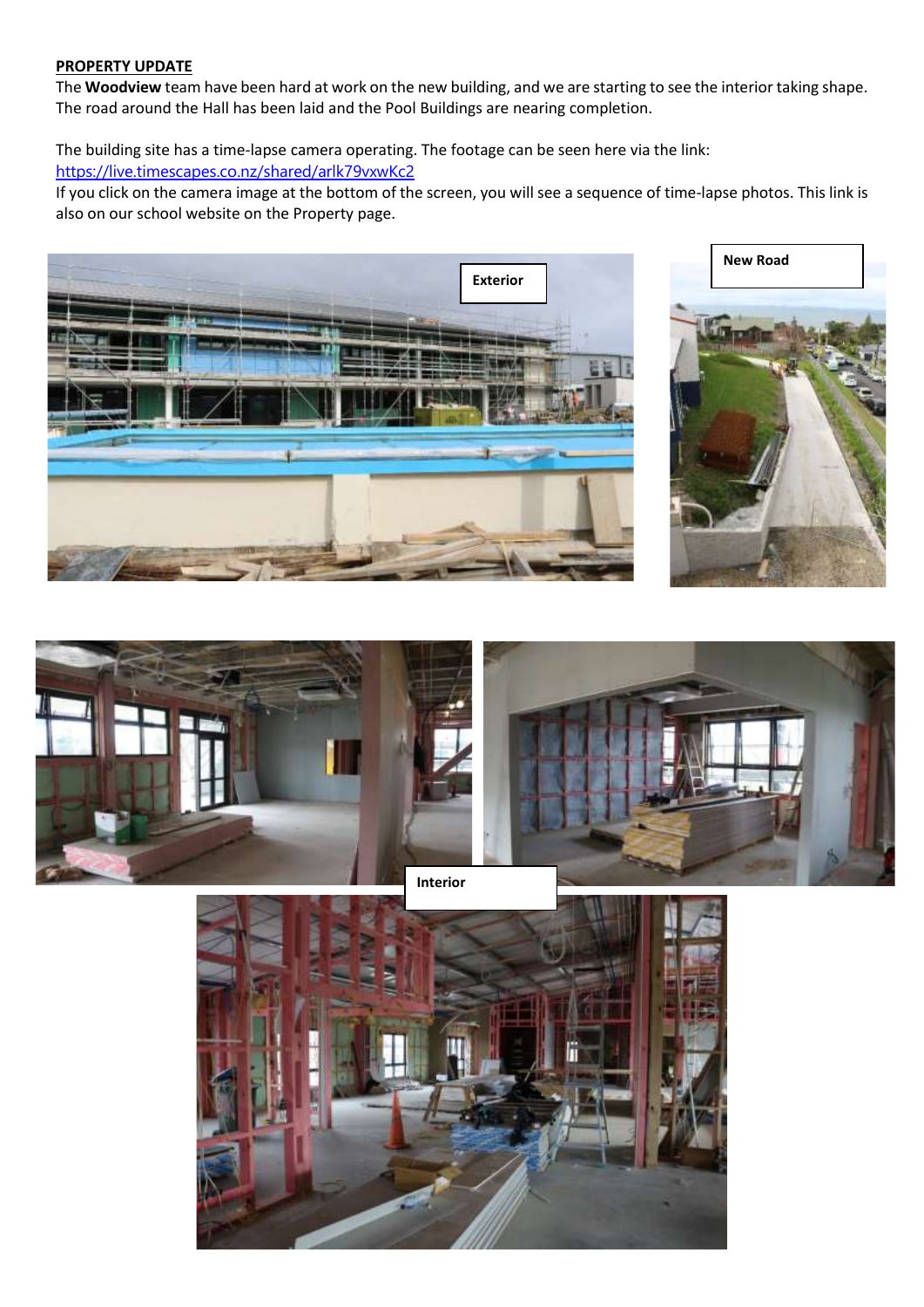



## **CONFERENCES FOR STUDENTS**

The Conferences will be held on Wednesday 18 May and Thursday 19 May for all classes, except Room 30 to 33. The Conferences will be held at the following times:

| Year 4 to 6<br>(NOT Room 30 and 33) |                  | Year 1 to 3      |                  |
|-------------------------------------|------------------|------------------|------------------|
| Wednesday 18 May                    | 2.15pm to 6.45pm | Wednesday 18 May | 3.15pm to 6.45pm |
| Thursday 19 May                     | 2.15pm to 6.45pm | Thursday 19 May  | 3.15pm to 6.45pm |

Parents must book their interviews online through the website link (will be emailed next week)**.** The website will open at 9am on Wednesday 11 May and close on Tuesday 17 May at 10am.

The purpose of these conferences is to have 'learning conversations' between students, parents and teachers. Students have a key role to play in these conferences so it would be appreciated if they could attend if at all possible. A student led conference is a time for you to come and listen to your child share their learning. The conference will last for 15 minutes.

If you require longer, I suggest that you arrange a separate time with your child`s teacher at a later date, so as not to inconvenience other parents.

## **REPORTS**

The Reports will be available through the Parent Portal on Friday 13 May from 3.30pm. The Parent Portal also allows parents to view other information held by the school about their child.

It is a good idea to check your access to the Parent Portal before Friday 13 May and if you have any issues, please contact the school at [bbs@brownsbay.school.nz.](mailto:bbs@brownsbay.school.nz)



The school website has a link to **@school** on the front page. Please click on this icon.



If you want to download the app onto your phone the app is **@school Mobile**

Peter Mulcahy PRINCIPAL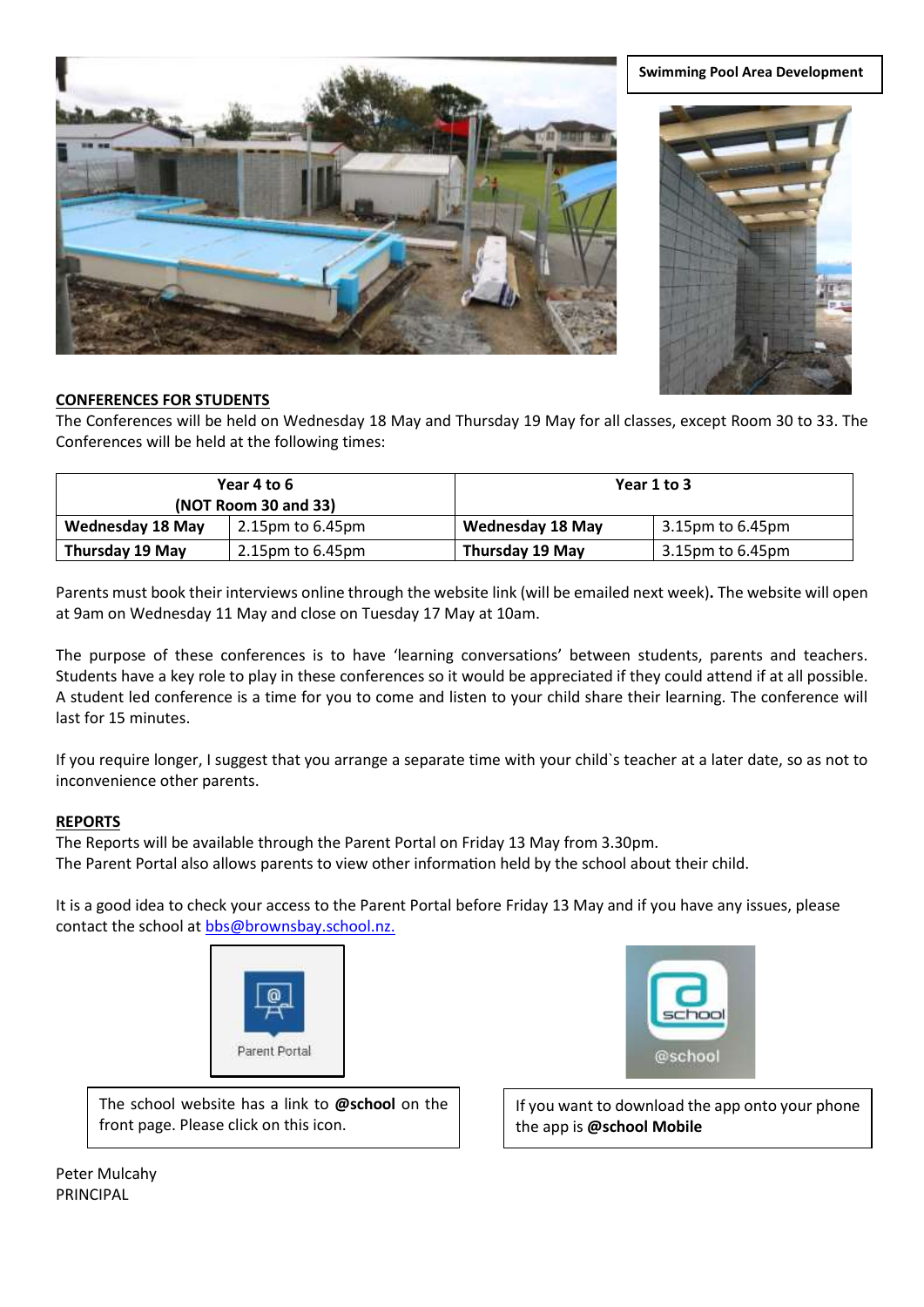#### *UPCOMING EVENTS*

A full schedule of events for Term 2 2022 is available on our school website calendar with the most current events included in each newsletter.

| Monday 09 May - Tuesday 10 May - Y4 Outdoor<br>Education Programme - MERC - Rms 31/32 | Wednesday 11 May - Level 5 Waterwise                  |
|---------------------------------------------------------------------------------------|-------------------------------------------------------|
| Wednesday 11 May - Y4 Conferences - Rms 30 and 33                                     | Thursday 12 May - Y4 Conferences - Rms 30 and 33      |
| Thursday 12 May - FOTS Second-Hand Uniform Sale -                                     | Friday 13 May - School Reports - 3.30pm               |
| 8.30am - School Hall - cash sales only                                                |                                                       |
| Monday 16 May - Tuesday 17 May - Y4 Outdoor                                           | Tuesday 17 May - Y3 Auckland Museum Trip              |
| Education Programme - MERC - Rms 30/33                                                |                                                       |
| Wednesday 18 May - Conferences for Students                                           | Thursday 19 May - Conferences for Students            |
| Thursday 19 May - BOT Meeting - 6.30pm - Staffroom                                    | Monday 06 June - Queens Birthday - (school closed)    |
| Friday 17 June - FOTS Disco - Save the Date                                           | Thursday 23 June - Teacher Only Day - (school closed) |
| Friday 24 June - Matariki Day - (school closed)                                       |                                                       |

#### **YEAR 4 TO 6 CROSS-COUNTRY**

On Monday 23 May (week 4, weather permitting), Browns Bay School will be holding our annual Cross-Country event for Year 4 to 6 children, (save days on Friday 27 May or Monday 30 May). This Cross-Country event is for Year 4 - 6 children who choose to participate. The event will be held at ECB Rugby Grounds, Windsor Park, Mairangi Bay.

For more information and to register your child please go to the Sports page on the Browns Bay School website under Cross Country. Registrations are due by 9am Monday 09 May.

#### *SCHOOL EVENTS*

#### **SUPER STARS**

At the last school assemblies, the following pupils received certificates for their achievements: **YEAR 0/1 TEAM -** Liliana Wang R8, Austin Li R8, Sophie Attwood R9, Archie Cameron R9, Izelle Tongs R10, Kobe Milsom R10, Mia Geng R11, Brent McSweeny R11, Evy Wang R12, Coop Goode R12

**YEAR 2 TEAM -** Harper Jackson R2, Jakob Kranenberg R2, Saim Ahmed R3, Ada Wang R3, Jack Lewis R4, Vani Patel R4, Ryan Yoo R5, Christy Hu R5

**YEAR 3 TEAM -** Theo Corbett R14, Emilia Gourlay R14, Agnes Jun R15, Abigail Kuzmanovic R15, Sean Human R16, Jasmine Eketone-TeKanawa R16, Finn Wright R17, Brady Zhang R17, Kate McDonald R34, Alex Rossouw R34

**VALUES AWARD** - Rhyss Daroy R2

**YEAR 4 TEAM -** Kennith Nagpal R30, Zelne Brits R30, Johnathan Bloem R31, Millie McKenzie R31, Finn Billinghurst R32, Ivy Makin R32, Brayden Dos Santos David R33, Zunairah Chaudhry R33

**YEAR 5 TEAM -** Maddie Neville-McIntyre R18, Aaron Yang R18, Isabelle Wright R19, Austin Luo R19, Leo Xu R20, Norah Bell R20, Milandri Koen R21, Matteo Coley R21

**YEAR 6 TEAM -** Callum Capper R24, Rose Kong R24, Rudy Barber R25, Ngaira McGovern R25, Layla Doherty R26, Grayson Makin R26, Corbin Van Der Loo R27, Lilly-Beth Grey R27

**VALUES AWARD** - Layla Doherty R26 **ACHIEVEMENT CUPS** - Sophie Lau R24, Yi-Hsiu Lo R25 **SERVICE TO THE SCHOOL** - Isabelle McMillan R27 **ARTS AWARD** - Joy Yu R30

Here are some of our super stars from last term`s assembly:

![](_page_3_Picture_17.jpeg)

![](_page_3_Picture_18.jpeg)

![](_page_3_Picture_19.jpeg)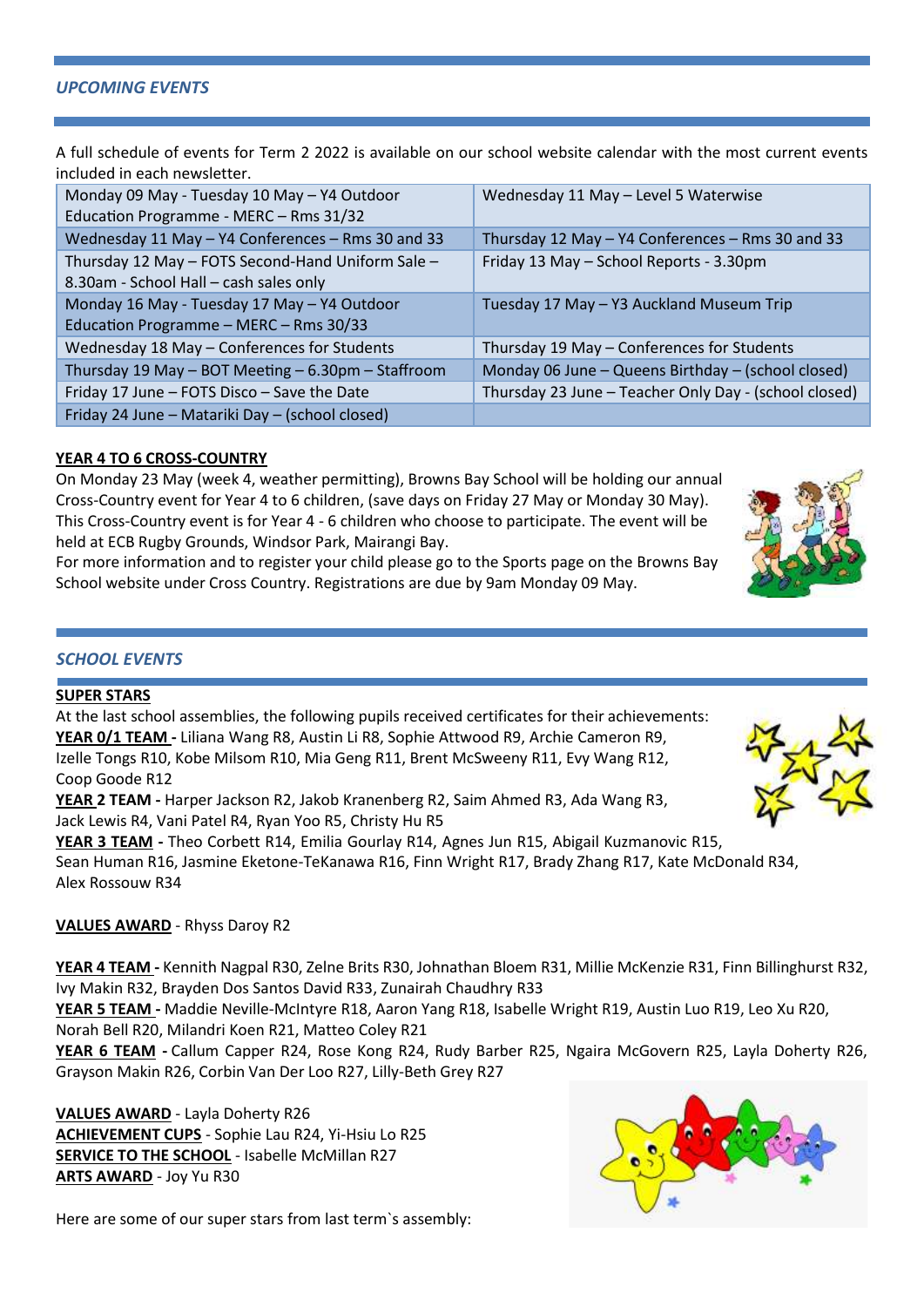![](_page_4_Picture_0.jpeg)

![](_page_4_Picture_1.jpeg)

![](_page_4_Picture_2.jpeg)

![](_page_4_Picture_3.jpeg)

![](_page_4_Picture_4.jpeg)

![](_page_4_Picture_5.jpeg)

![](_page_4_Picture_6.jpeg)

![](_page_4_Picture_7.jpeg)

![](_page_4_Picture_8.jpeg)

![](_page_4_Picture_9.jpeg)

![](_page_4_Picture_10.jpeg)

![](_page_4_Picture_11.jpeg)

![](_page_4_Picture_12.jpeg)

![](_page_4_Picture_13.jpeg)

![](_page_4_Picture_14.jpeg)

![](_page_4_Picture_15.jpeg)

![](_page_4_Picture_16.jpeg)

![](_page_4_Picture_17.jpeg)

![](_page_4_Picture_18.jpeg)

![](_page_4_Picture_19.jpeg)

![](_page_4_Picture_20.jpeg)

![](_page_4_Picture_21.jpeg)

![](_page_4_Picture_22.jpeg)

![](_page_4_Picture_23.jpeg)

![](_page_4_Picture_24.jpeg)

![](_page_4_Picture_25.jpeg)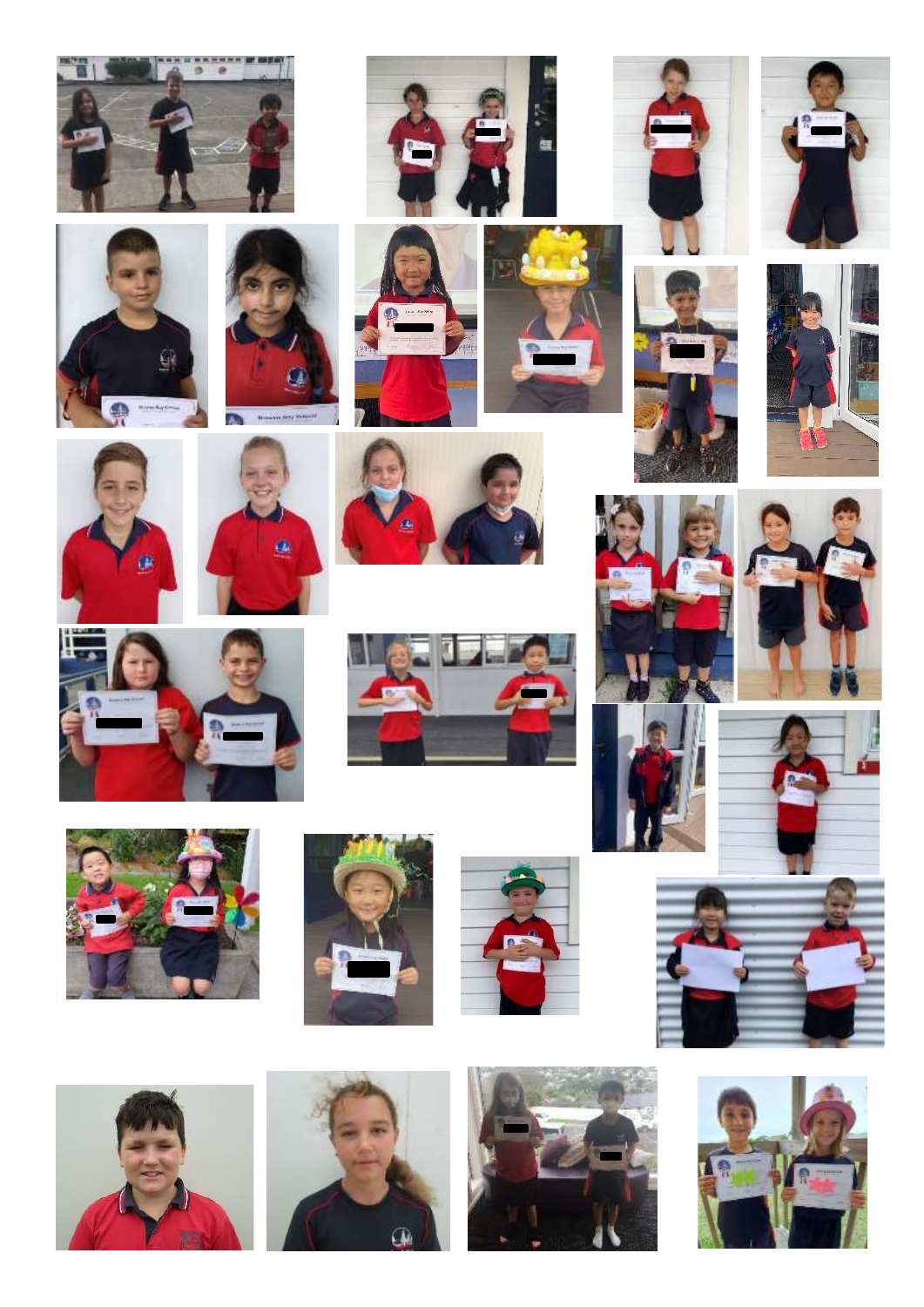#### **STAR EX BBS STUDENT NATIONAL ACHIEVEMENT**

![](_page_5_Picture_1.jpeg)

The Opti Nationals were held in Napier over the Easter Weekend after which they determine which sailors qualify to represent New Zealand overseas.

Arran Begic, an ex-student of Browns Bay School and a member of Murrays Bay Sailing Club, has been chosen to be part of the NZ team (4 sailors) to sail in the European Championships in Sonderborg, Denmark (43 Countries, 256 sailors). Mum tells us:

![](_page_5_Picture_4.jpeg)

"On reflection, it's a few short years since he first had a taste of sailing in an

Opti at BBS Waterwise and we would not have imagined that this could have led him to find his passion and being able to represent his country in the sport! Most of the current top sailing peers come from well-known sailing families but in Arran's case we are not a sailing family so if it were not for the opportunity at school, he may never have discovered his passion! Thank you BBS!"

We wish Arran and team all the best in the Championship which takes place in late July/early August.

#### **LEAP-YEAR 4 ART**

A team of year 4 students undertook the exciting challenge of creating their own fence picket to add to our school's picket project. Students looked at artists for inspiration or illustrated a word. They then designed and painted their own amazing piece of work.

It was an exciting and creative group to work with and they all achieved a fantastic result.

We are all looking forward to seeing these and our other pickets up in our school soon. We are keen to share them with our school community.

![](_page_5_Picture_12.jpeg)

![](_page_5_Picture_13.jpeg)

![](_page_5_Picture_14.jpeg)

#### **TRAVELWISE EVENT**

![](_page_5_Picture_16.jpeg)

Wow, what a way to end last term. Our Term 1 walk to school TravelWise event was a huge success. The children went to a huge effort to create some amazing creations. The event is always about raising awareness, about sustainable transport and having fun in doing so. Check out some of these fabulous Crazy hats/Easter bonnets!

![](_page_5_Picture_18.jpeg)

![](_page_5_Picture_19.jpeg)

![](_page_5_Picture_20.jpeg)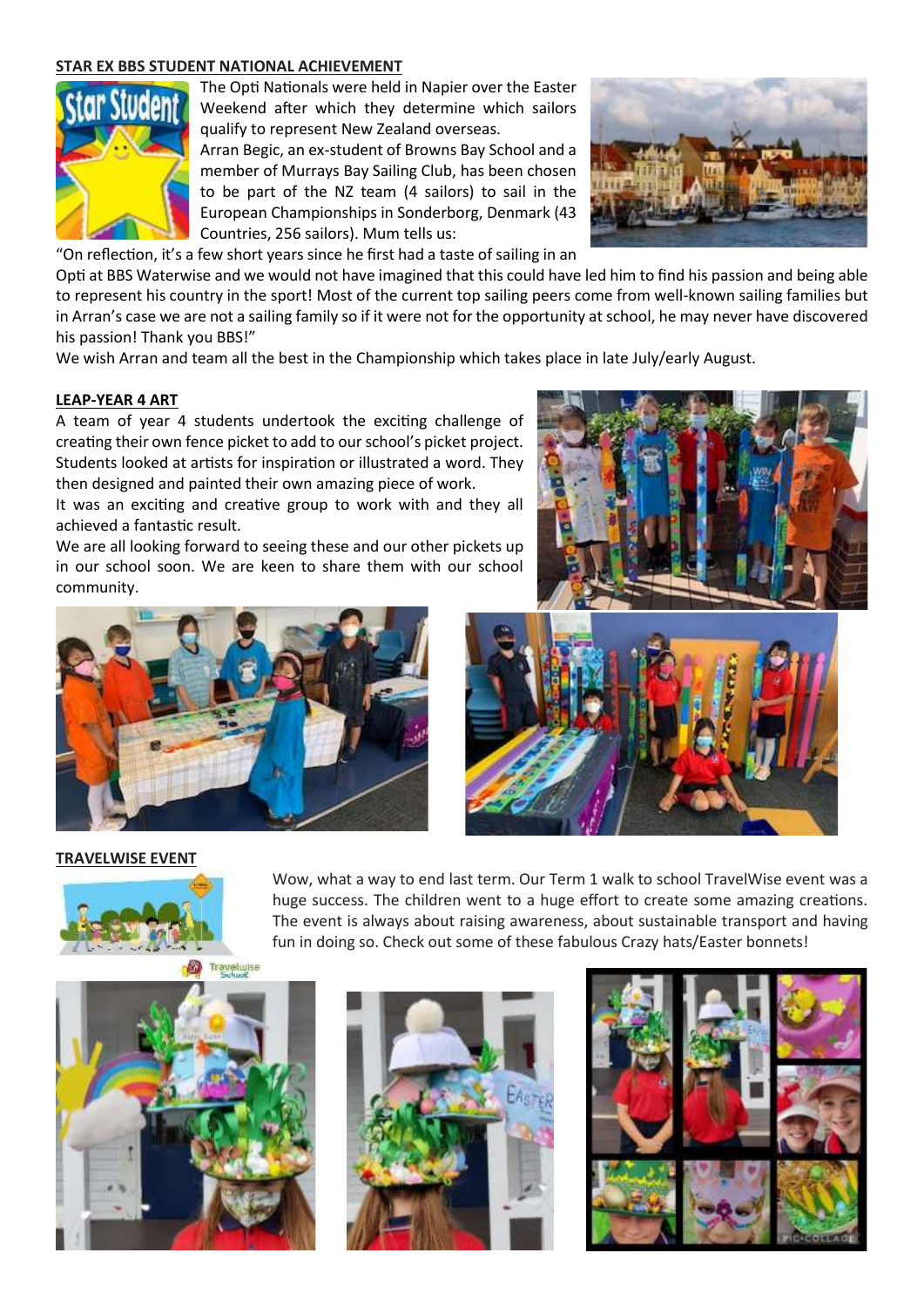#### **VISIT FROM AUCKLAND MUSEUM**

At the beginning of the week Tom from the Auckland Museum came to Browns Bay School to kick start our Inquiry Topic on 'Natural Disasters'. The focus was on Volcanoes.

The children looked at a map of Auckland and were able to locate the many extinct volcanoes within the area. They also learnt about the layers of the earth and were able to identify and label parts of a volcano.

Using everyday household items, Tom created his very own exploding volcano. This was a huge highlight of the session. The children were also able to see and feel various rocks from volcanic eruptions. These included Obsidian, Pumice and Volcanic bombs. It was a great way to start the Term and our Inquiry Topic!

![](_page_6_Picture_4.jpeg)

## *SCHOOL NOTICES*

#### **WATERWISE SAILING PROGRAMME**

It has been wonderful to get our kids out on the water and keep this programme running.

We have extended the sailing programme into Term 2 to make up sessions that were missed due to weather and sea conditions in Term 1.

We would not be able to run this programme without the help and support of the Waterwise Instructors who turn up every week to help us – many of whom no longer have children at the school. We are thankful for your support  $-$  you are what keeps this programme running.

Any parents who are interested in training to be an instructor please contact Jo Hewitt - [joh@brownsbay.school.nz](mailto:joh@brownsbay.school.nz)

![](_page_6_Picture_11.jpeg)

#### **KIND DONATION**

We are extremely grateful to the Liu family for their generous donation towards new readers for our children. This is very much appreciated.

![](_page_6_Picture_14.jpeg)

![](_page_6_Picture_15.jpeg)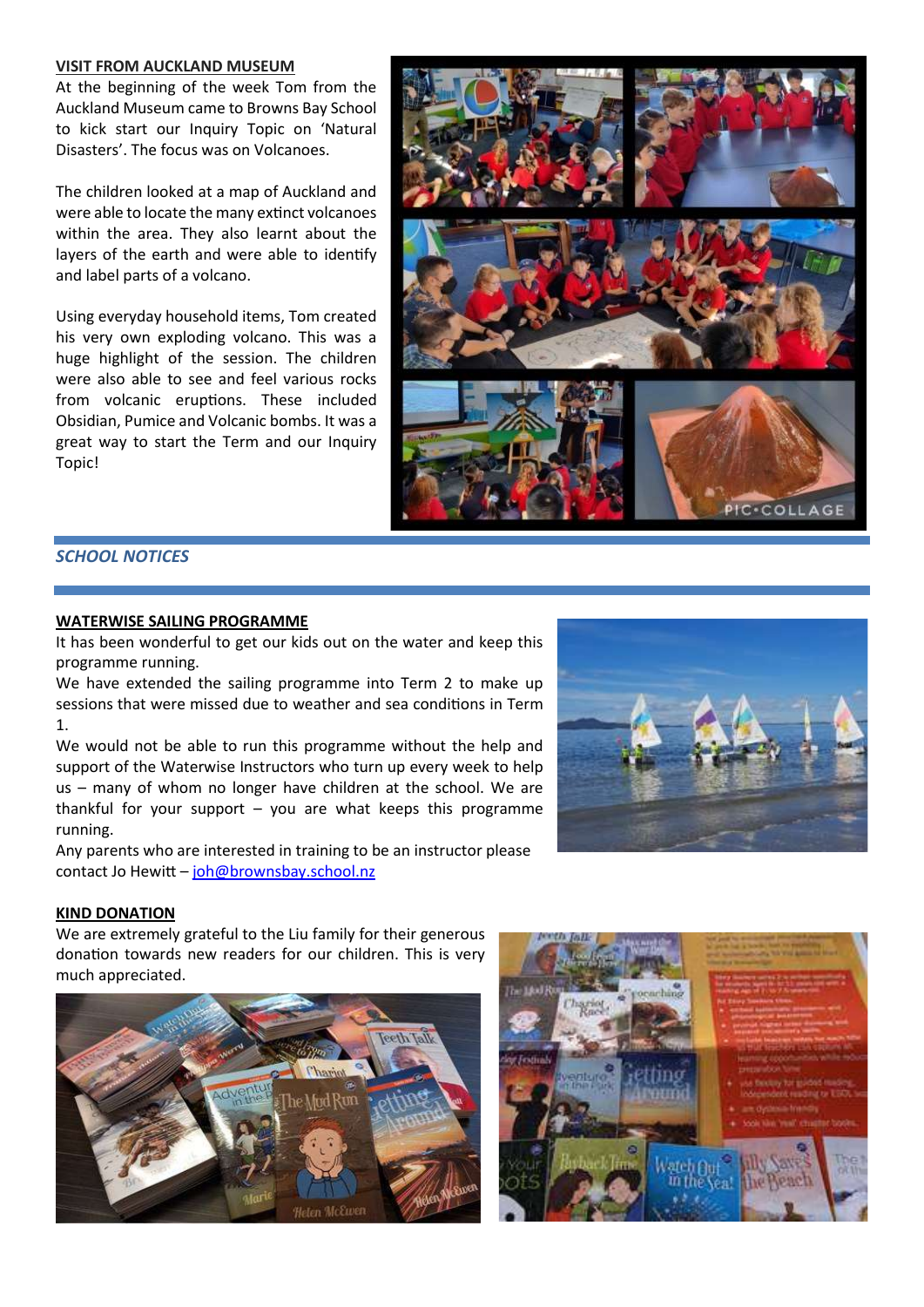# *FOTS – Friends of the School*

#### **FOTS SECOND-HAND UNIFORM SALE**

Thursday 12 May 8.30am in the SCHOOL HALL We've gathered enough stock to hold a second-hand uniform sale. Mark the date in your diaries and make sure you get there early to grab the best items! Sales are **CASH ONLY**. Most items will be \$5-10.

#### **HELLS PIZZA LUNCH**

Give your parents a break … and order a Hell's pizza for lunch

Pizzas are \$7 and you can choose from:

- Cheese
- Ham + Cheese,
- Ham, Cheese + Pineapple

Gluten & dairy free options are an extra \$1.

- Years 5 & 6 Thursday 19<sup>th</sup> May (Orders open  $10^{th}$   $17^{th}$  May)
- Years 3 & 4 Thursday 26<sup>th</sup> May (Orders open  $17<sup>th</sup>$  24<sup>th</sup> May)
- Years 1 & 2 Thursday 2<sup>nd</sup> June (Orders open 24<sup>th</sup> 31<sup>st</sup> May)

Please ensure all pizzas are ordered and paid through Kindo.

#### **DISCO WINTERWONDERLAND**

Save the Date! The first Disco for the year has been scheduled for Friday 17<sup>th</sup> June!

#### **FUNDING AVAILABLE!**

![](_page_7_Picture_17.jpeg)

FOTS is inviting applications for the 2022 Discretionary Fund. If you are a staff member, coach or helper and require funding for a small school project or activity, please download an application form here: <https://tinyurl.com/FOTS2021DF-Term2>

Applications must be submitted to Jacky Carr by 3pm on Friday  $1<sup>st</sup>$  July. Successful applicants will be notified by the end of Term 2, and allocated funding must be used in Term 3.

For further information, please contact Jacky Carr: jackyc@brownsbay.school.nz or the FOTS Discretionary Fund subcommittee: fots@my.brownsbay.school.nz

## **CONTACT FOTS**

If you would like to subscribe to our volunteer's mailing list, or if you wish to learn more please email **[fots@my.brownsbay.school.nz,](mailto:fots@my.brownsbay.school.nz)** or find us on Facebook **[www.facebook.com/Browns-Bay-School-](http://www.facebook.com/Browns-Bay-School-Friends-of-the-School)[Friends-of-the-School](http://www.facebook.com/Browns-Bay-School-Friends-of-the-School)**.

**FACEBOOK** Did you know we share a Facebook page with Browns Bay School? For news, photos, updates and event information, search [www.facebook.com/Browns-Bay-School-Friends-of-the-School](http://www.facebook.com/Browns-Bay-School-Friends-of-the-School)

![](_page_7_Picture_24.jpeg)

![](_page_7_Picture_25.jpeg)

![](_page_7_Picture_26.jpeg)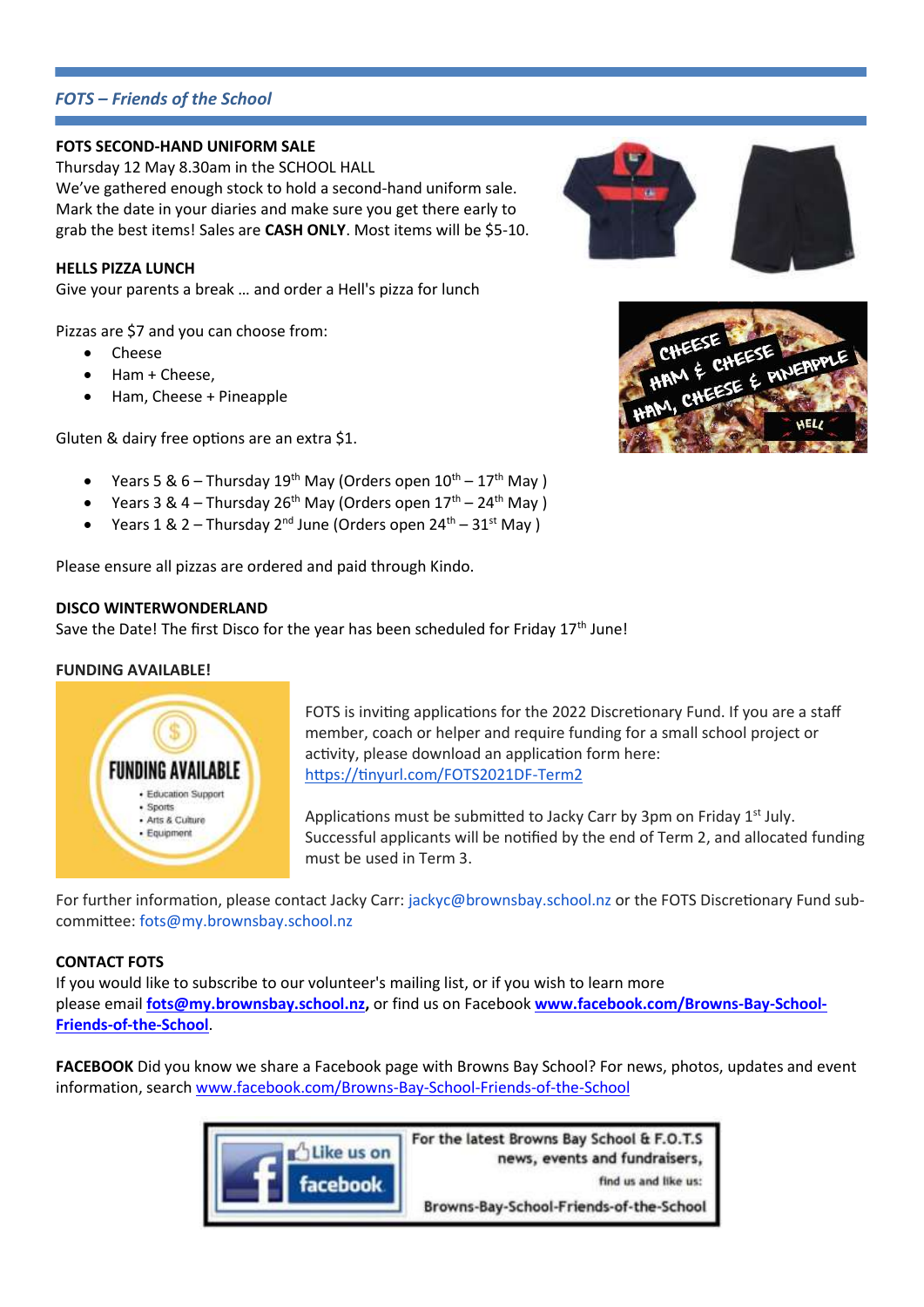# **MUSIC EDUCATION CENTRE**

"Do you want your child to learn a musical instrument but find it difficult to make time after school? Convenient Music lessons available here at school.

Our school partners with the Music Education Centre to offer students specialist instrumental music lessons here on the school grounds each week. Lessons are suitable for all students from 7.5 years of age and can be arranged directly with the Music Education Centre.

Please follow the link - <https://forms.gle/JikEkDNxQiYkJpjw5> to find out more information about lesson fees and to enrol your child. There are limited spaces still available for new students to start in Term Two. If you have any other questions about the programme, it is best to contact the Music Education Centre directly on 0800 89 39 39."

# **Join the AUT Millennium Team!**

We have an exciting opportunity to join AUT Millennium in our Schools Programme Team. This is a casual part-time position and hours of work vary between 9am and 2.30pm during the school term so it's perfect for parents and caregivers that are free during school hours.

We have a supportive team environment that we think you'll love!

You'll be teaching school children a range of programmes such as Learn to Swim, Water Safety, Kayaking, Rockwall, Snorkelling, Team Athletics, Team building & other EOTC activities.

What we're looking for:

- A passion for working with children
- Excellent communication skills
- Current First-Aid qualification (training can be provided)
- Experience in learn-to-swim instruction, water safety and/or youth coaching is desirable. (Full training is available for the programmes we offer)

If this sounds like a good fit for you, please express your interest and send through your CV to [schools@autmillennium.org.nz](mailto:schools@autmillennium.org.nz)

![](_page_8_Figure_15.jpeg)

# **Back to Basics Maths Tutoring**

![](_page_8_Picture_17.jpeg)

![](_page_8_Picture_18.jpeg)

![](_page_8_Picture_19.jpeg)

![](_page_8_Picture_20.jpeg)

![](_page_8_Picture_21.jpeg)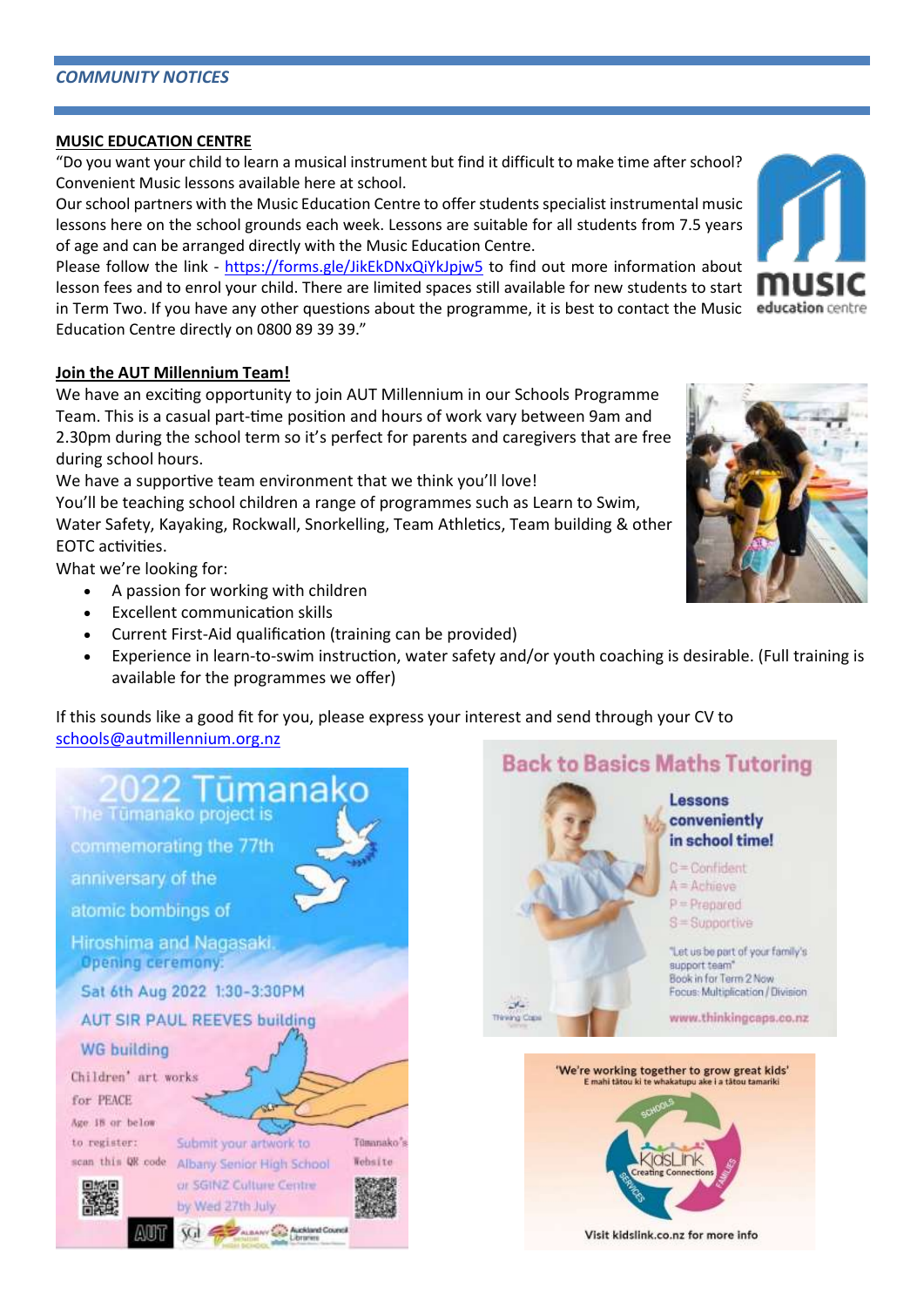![](_page_9_Picture_0.jpeg)

Programmes run weekly on one day a week for one hour.

#### This term we will focus on the following sports:

- ✔ Basketball
- $\vee$  Rugby
- $\vee$  Netball ✔ Football

This weekly programme gives children skills and confidence in a fun and enjoyable environment. It also encourages their enthusiasm for sport and the life skills that such involvement brings - giving them confidence to join sports clubs and teams in the future.

#### For Year 0-4 students.

## **PRICES FROM \$98 FOR 7 WEEKS**

Mairangi Bay School - Mon, 3pm Browns Bay School - Mon, 3pm Northcote Primary School - Mon, 3pm Marlborough School - Thurs, 3pm Glamorgan School - Tues, 3pm Campbells Bay School - Tues, 3pm Murrays Bay School - Wed, 3pm Takapuna School - Wed, 3pm

Forrest Hill School - Wed, 3pm Verran School - Wed, 3pm Torbay School - Thurs, 3pm Willow Park School - Thurs, 3pm Kauri Park School - Fri, 3pm Sunnybrae Normal School - Fri, 3pm

#### **ALL SESSIONS FINISH AT 4:05PM**

#### **BOOK EARLY & SAVE**

Use the voucher code 'earlybird' before 06 May to save!

| Website:  | kellysports.co.nz          |  |
|-----------|----------------------------|--|
| Contact:  | Felicia Martis             |  |
| Email:    | felicia@kellysports.co.nz  |  |
| Phone:    | 022 533 5420 / 09 390 5000 |  |
| Facebook: | @KellySportsEastCoastBays  |  |

![](_page_9_Picture_15.jpeg)